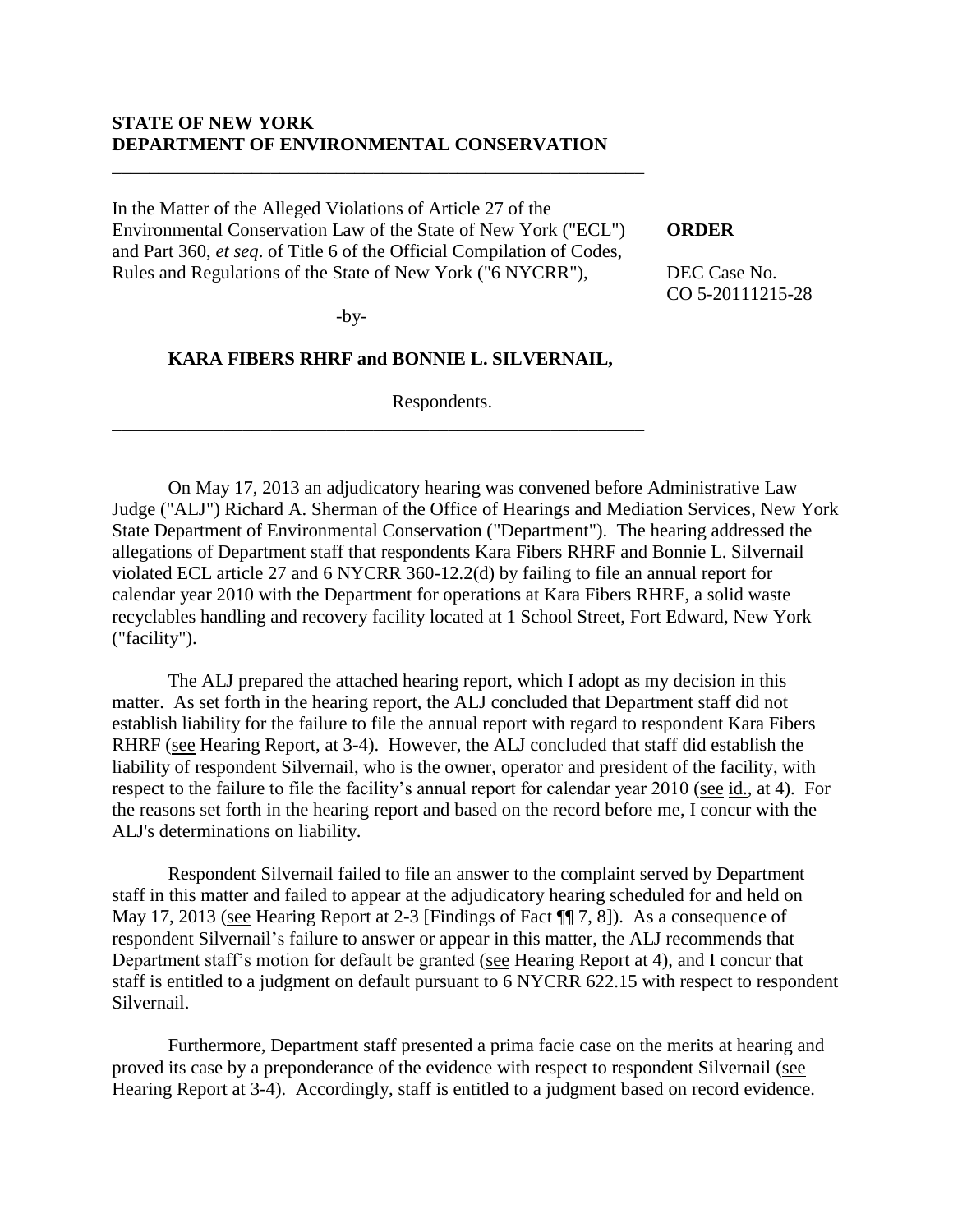Pursuant to ECL 71-2703(1), any person who violates any provision of title 7 of article 27 of the ECL (governing solid waste management and resource recovery facilities), or any regulation promulgated pursuant thereto, is liable for a penalty of up to seven thousand five hundred dollars (\$7,500) for each violation, and an additional penalty of up to one thousand five hundred (\$1,500) for each day the violation continues. Department staff testified at hearing that the annual reporting requirement for solid waste facilities is important to the regulatory scheme and that the proposed penalty is well below the maximum authorized by statute (see Hearing Report at 4; see also Hearing Exhibit DEC-8 [Affidavit in Support of Notice of Hearing and Complaint, sworn to March 14, 2013, by Richard Clarkson, ¶ 8]).

Department staff requests a penalty of five thousand dollars (\$5,000). Respondent Silvernail was required to submit the annual report for calendar year 2010 by no later than March 2, 2011. Respondent Silvernail failed to submit the annual report. Accordingly, respondent Silvernail has been in violation of 6 NYCRR 360-12.2(d) for over two years. Based on this period of violation and the importance of the annual reporting requirement, the requested penalty of five thousand dollars (\$5,000) is authorized and appropriate and is to be paid to the Department within thirty (30) days of the service of this order upon respondent Silvernail. I also direct, in accordance with staff's request and the ALJ's recommendation -- that respondent Silvernail submit the annual report for calendar year 2010 for the facility within thirty (30) days of the service of this order upon her.

# **NOW, THEREFORE**, having considered this matter and being duly advised, it is **ORDERED** that:

- I. Department staff's motion for a default judgment pursuant to 6 NYCRR 622.15 as against respondent Kara Fibers RHRF is denied and the complaint as against respondent Kara Fibers RHRF is dismissed.
- II. Department staff's motion for a default judgment pursuant to 6 NYCRR 622.15 as against respondent Bonnie L. Silvernail is granted. By failing to answer or appear in this proceeding, respondent Bonnie L. Silvernail waived her right to be heard.
- III. Moreover, based upon record evidence, respondent Bonnie L. Silvernail is adjudged to have violated 6 NYCRR 360-12.2(d) for failing to submit an annual report for calendar year 2010 on or before March 2, 2011.
- IV. Within thirty (30) days of the service of this order upon respondent, respondent Bonnie L. Silvernail shall pay a civil penalty in the amount of five thousand dollars (\$5,000) by certified check, cashier's check or money order made payable to the New York State Department of Environmental Conservation. The penalty payment shall be sent to the following address: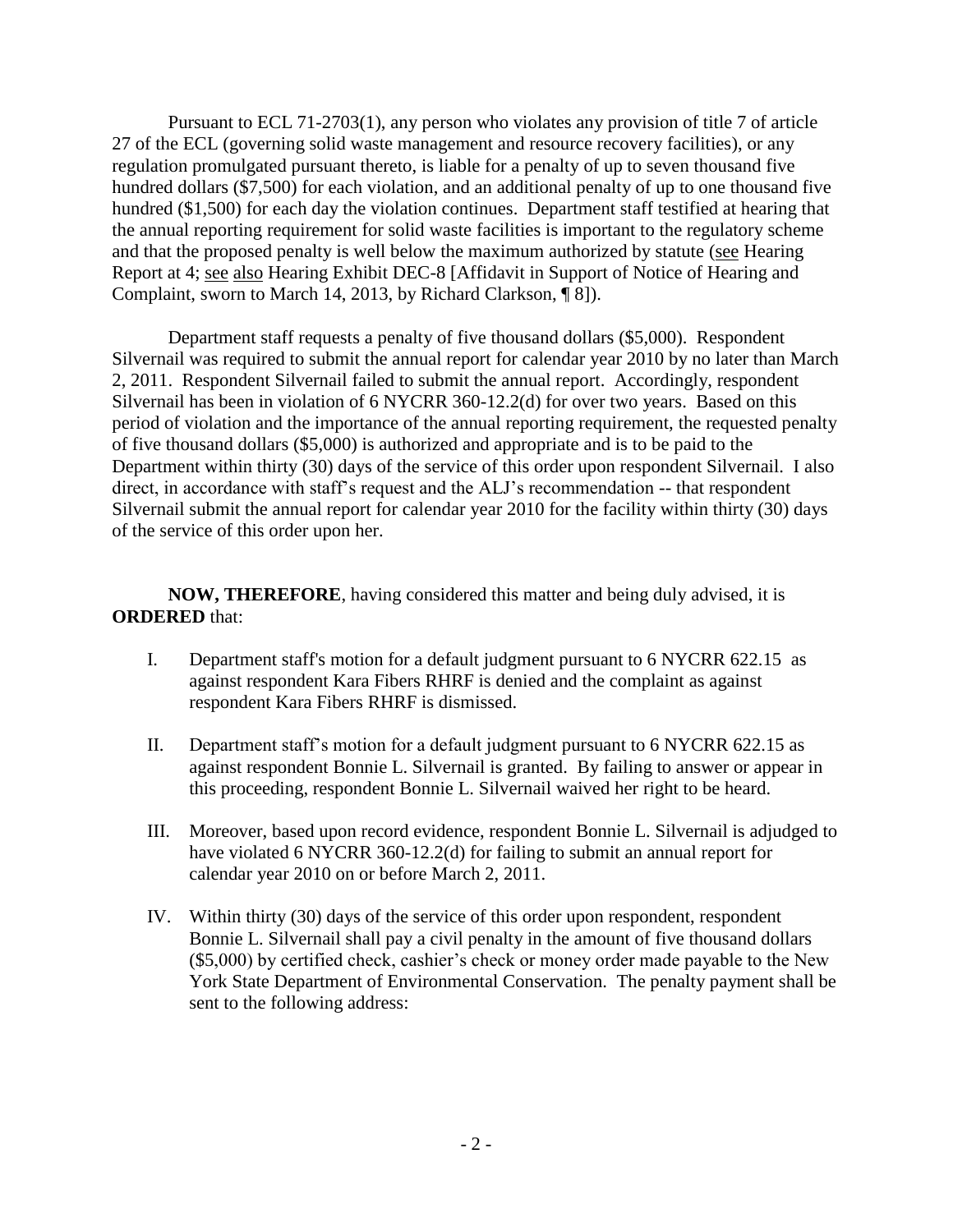New York State Department of Environmental Conservation Region 5 Office of General Counsel 1115 NYS Route 86 P.O. Box 296 Ray Brook, New York 12977 Attn: Betty Vann

- V. Within thirty (30) days of the service of this order upon respondent, respondent Bonnie L. Silvernail shall submit an annual report for calendar year 2010 for the solid waste recyclables handling and recovery facility located at 1 School Street, Fort Edward, New York, in accordance with 6 NYCRR 360-1.8(h)(8).
- VI. Any questions or other correspondence regarding this order shall be addressed to Scott Abrahamson, Esq., Assistant Regional Attorney, at the address referenced in paragraph IV of this order.
- VII. The provisions, terms and conditions of this order shall bind respondent Bonnie L. Silvernail, and her agents, successors and assigns, in any and all capacities.

For the New York State Department of Environmental Conservation

/s/

By:  $\perp$ 

Joseph J. Martens Commissioner

Dated: Albany, New York September 23, 2013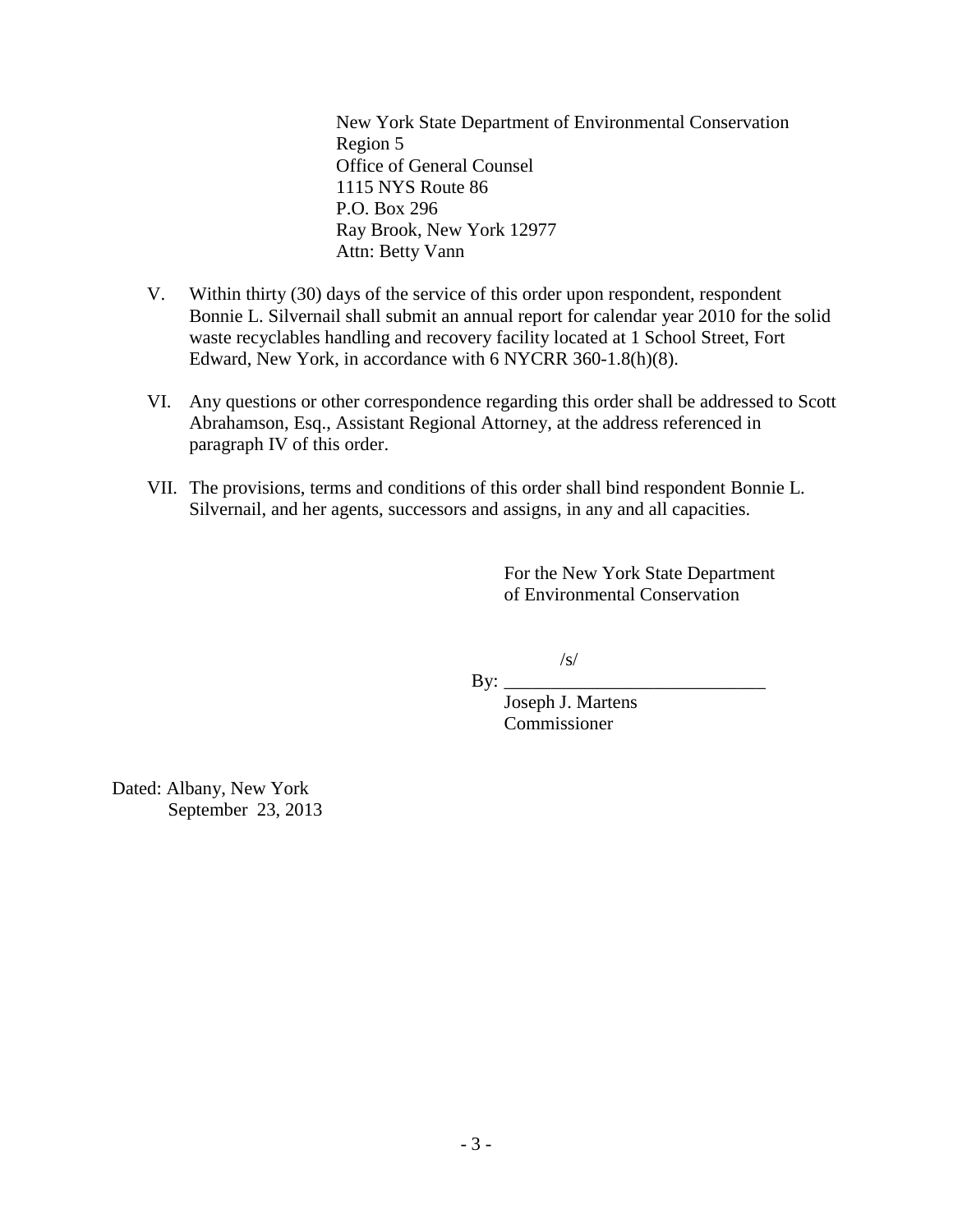## **STATE OF NEW YORK DEPARTMENT OF ENVIRONMENTAL CONSERVATION**

--------------------------------------------------------------------------------X In the Matter of the Alleged Violations of Article 27 of the

Environmental Conservation Law of the State of New York (ECL) and Part 360, *et seq*. of Title 6 of the Official Compilation of Codes, Rules and Regulations of the State of New York (6 NYCRR),

## **HEARING REPORT**

-by-

DEC Case No: CO 5-20111215-28

# **KARA FIBERS RHRF and BONNIE L. SILVERNAIL,**

Respondents.

--------------------------------------------------------------------------------X

## Procedural History

Staff of the New York State Department of Environmental Conservation (Department or DEC) served respondents Kara Fibers RHRF (respondent RHRF) and Bonnie L. Silvernail (respondent Silvernail) with a complaint dated March 15, 2013, alleging that respondents violated ECL article 27 and 6 NYCRR 360-12.2(d) by their failure to submit an annual report for a solid waste management facility (facility) located in Fort Edward. The complaint seeks an order of the Commissioner (1) finding respondents in violation of ECL article 27 and 6 NYCRR 360-12.2(d); (2) directing respondent to submit an annual report for the facility for calendar year 2010; (3) assessing a civil penalty in the amount of \$5,000; and (4) granting such other relief as the Commissioner may deem appropriate.

In accordance with 6 NYCRR  $622.3(a)(3)$ , service of the notice of hearing and complaint was made by certified mail, delivered to respondent RHRF on March 16, 2013 and to respondent Silvernail on March 23, 2013 (DEC exhibit 1). Respondents failed to file an answer to the complaint.

DEC Administrative Law Judge (ALJ) Richard A. Sherman, Office of Hearings and Mediation Services (OHMS), convened an adjudicatory hearing on the matter on May 17, 2013 at the Department's Region 5 sub-office, 232 Golf Course Road, Warrensburg, New York. Department staff was represented by Scott Abrahamson, Assistant Regional Attorney, DEC Region 5. As noted on the hearing record, no one appeared on behalf of respondents. Staff indicated that it was prepared to proceed with the hearing and the hearing was held in the absence of the respondents.

Department staff called one witness, David Mt. Pleasant, P.E., an Environmental Engineer 2, with the Department. Eight exhibits were received in evidence at hearing.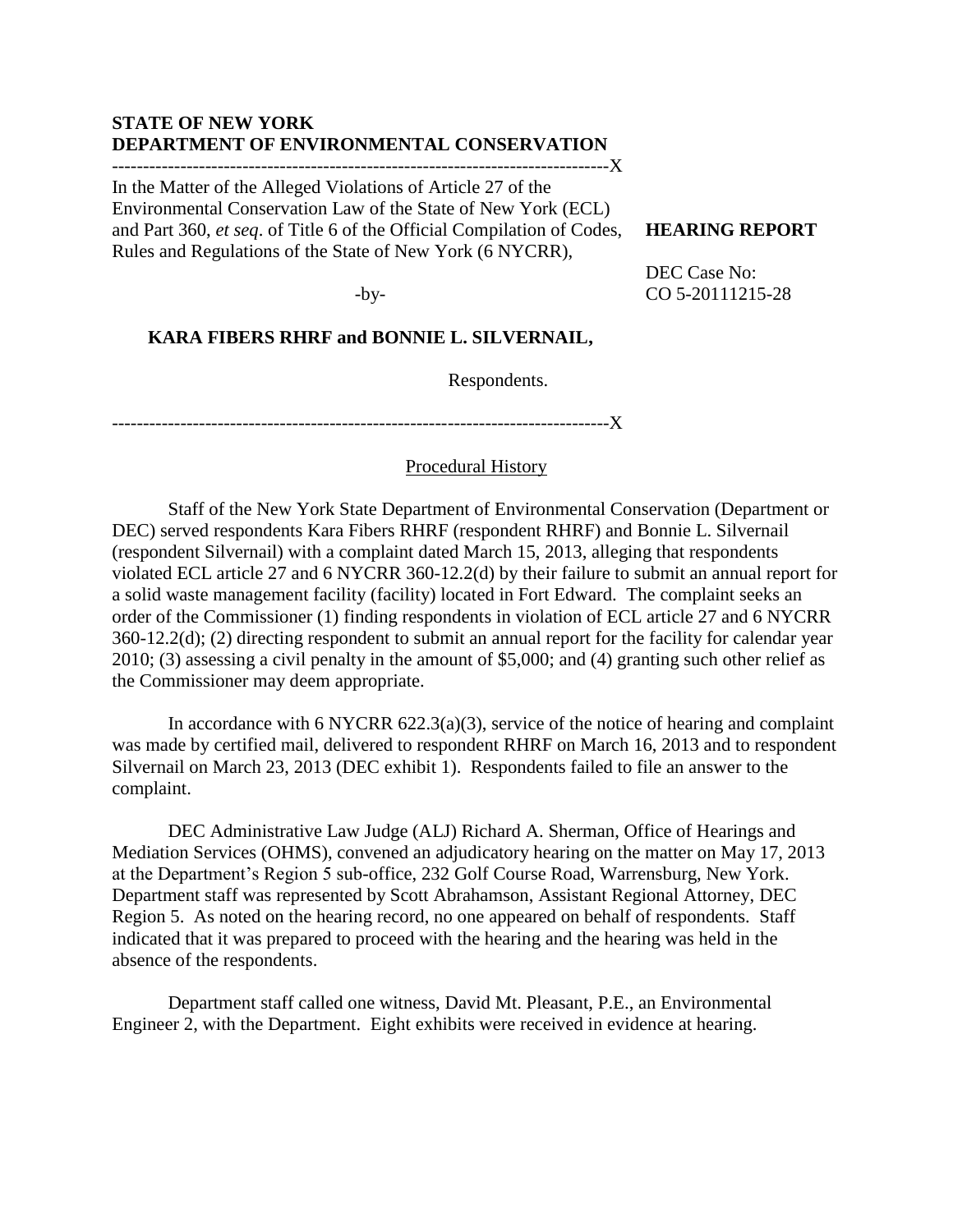## Applicable Regulatory Provisions

Pursuant to 6 NYCRR 360-12.2(d), "the facility owner or operator must: (1) [p]repare and file an annual report, in accordance with paragraph 360-1.8(h)(8) of this Part." Paragraph 360-1.8(h)(8) provides, in part, that "[r]egistered facilities must submit an annual report, on forms prescribed by or acceptable to the department, to the department's central office and the office of the department administering the region in which the facility is located, no later than 60 days after the first day of January following each year of operation."

## Findings of Fact

- 1. Kara Fibers, Inc. is registered with the Department as a recyclables handling and recovery facility (DEC Registration No. 58M04) located at 1 School Street, Fort Edward, New York (DEC exhibits 2, 3).
- 2. Kara Fibers, Inc. is an inactive New York State business corporation that was dissolved by proclamation on January 27, 2010 (DEC exhibit 4).
- 3. Respondent  $RHRF<sup>1</sup>$  is an entity of unknown legal status (staff counsel statement at hearing).
	- 4. Respondent Silvernail is the owner, operator and president of the subject facility (DEC exhibit 2 [facility registration form, certified and signed by respondent Silvernail]; see also DEC exhibit 3; testimony of David Mt. Pleasant).
	- 5. David Mt. Pleasant is an Environmental Engineer 2 with the Department and is the Acting Materials Management Program Supervisor for DEC Region 5 (testimony of David Mt. Pleasant).
	- 6. David Mt. Pleasant reviewed the Department's file for the subject facility prior to the hearing and confirmed that a 2010 annual report was not filed for the facility on or before March 2, 2011, as required by 6 NYCRR 360-1.8(h)(8), or at any time since (testimony of David Mt. Pleasant).
	- 7. Department staff filed an affidavit of service stating that each named respondent was served with a notice of hearing and complaint by certified mail sent on March 15, 2013. Attached to the affidavit of service are United States Postal Service confirmations of the delivery of the notices of hearing and complaints to the addresses of record for respondent RHRF on March 16, 2013 and respondent Silvernail on March 23, 2013 (DEC exhibit 1).

 $\overline{a}$ 

<sup>&</sup>lt;sup>1</sup> The letters "RHRF" appear to be a reference to the facility's status as a "recyclable handling and recovery facility." All of the documents in evidence that are from the facility itself, however, identify the facility name as "Kara Fibers, Inc." (see DEC exhibits 2 [facility registration], 3 [annual reports for years 2000, 2001, 2002, 2005 and 2007]; see also DEC exhibit 4).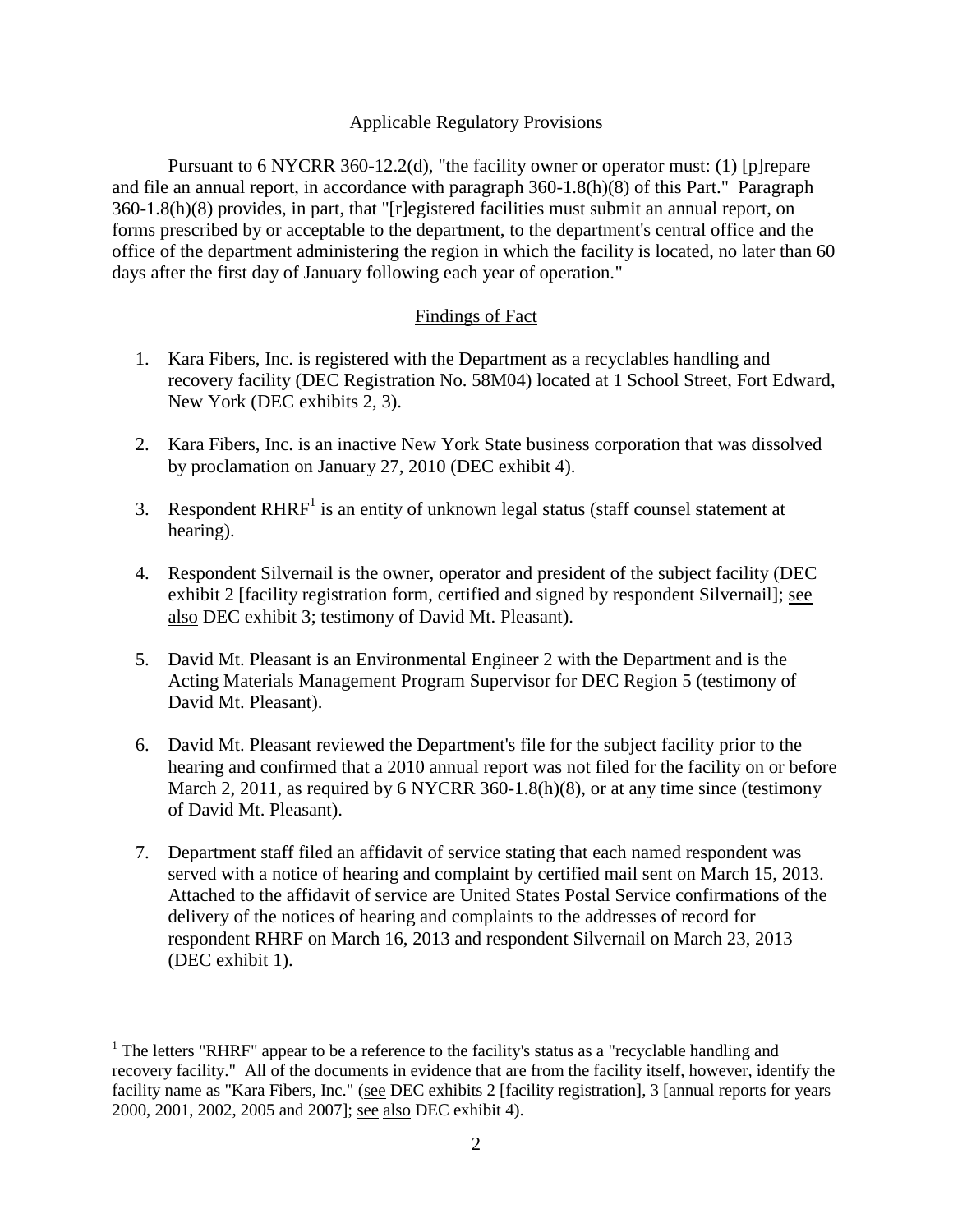8. Respondents failed to file an answer to the complaint and failed to appear for the adjudicatory hearing held on May 17, 2013 (DEC exhibit 1, hearing record).

## Discussion and Conclusions

At hearing, Department staff moved for a default judgment against respondents and for a determination on the merits with regard to respondents' liability for the violation alleged by staff. For the reasons set forth below, I conclude that staff's motions should be denied with respect to respondent RHRF and granted with respect to respondent Silvernail.

Department staff failed to proffer evidence at hearing to establish that respondent RHRF is the legal successor to Kara Fibers, Inc. with regard to the latter's obligations under 6 NYCRR part 360. As a recyclables handling and recovery facility, Kara Fibers, Inc. is required to file a registration form with the Department (see 6 NYCRR 360-12.1[d][1]; complaint ¶ 6). The registration form for the facility that is on file with the Department states that the facility name is Kara Fibers, Inc. and that Bonnie L. Silvernail is the president, owner, and operator of the facility.<sup>2</sup> Pursuant to 6 NYCRR 360-1.8(h)(6), registrations for solid waste facilities are transferable only with the prior written approval of the Department. Staff proffered no evidence, and there is nothing in the hearing record, to establish that the registration for Kara Fibers, Inc. has been transferred to Kara Fibers RHRF.

Moreover, although Department staff proffered evidence that Kara Fibers, Inc. is an inactive domestic business corporation and was dissolved by proclamation in early 2010, staff proffered no evidence to establish that Kara Fibers RHRF is a legal entity.<sup>3</sup> At hearing, staff counsel stated that he did not know whether Kara Fibers RHRF was a legal entity and there is nothing in the record before me that establishes its legal status. Further, there is nothing in the record to suggest that Kara Fibers, Inc. ever held itself out as Kara Fibers RHRF.

In addition to the issue of the legal status of respondent RHRF, I note that the regulatory provision that respondents are alleged to have violated imposes the duty to file annual reports on the "owner or operator" of a facility, not on the facility itself. Specifically, Department staff alleges that "Respondent ( $\text{sic}^4$ ) failed to submit an annual report for calendar year 2010 within sixty (60) days after January  $1<sup>st</sup>$ , 2011 [i.e., on or before March 2, 2011] as required by 6

 $\overline{a}$ 

<sup>&</sup>lt;sup>2</sup> Respondent Silvernail's name is written under the "facility owner's name" (item  $#2$ ) on the facility registration form. The sections under "facility operator's name (if different)" (item #3) and "site owner's name (if different)" (item #4) are crossed out, thereby indicating respondent Silvernail is the facility owner, operator and the site owner. Lastly, respondent Silvernail signed and certified the registration form as the "President" of Kara Fibers, Inc. (see DEC exhibit 2).

<sup>&</sup>lt;sup>3</sup> Under the regulations, an "owner" is a "person" who owns a solid waste facility and an "operator" is a "person" that is responsible for the overall operation of a facility (6 NYCRR 360-1.2[b][113], [114]). A "person" is defined as "any individual, public or private corporation, . . . or any other legal entity whatsoever" (6 NYCRR 360-1.2[b][117]).

<sup>&</sup>lt;sup>4</sup> Throughout the cause of action and the demand for relief, the complaint refers to respondents in the singular.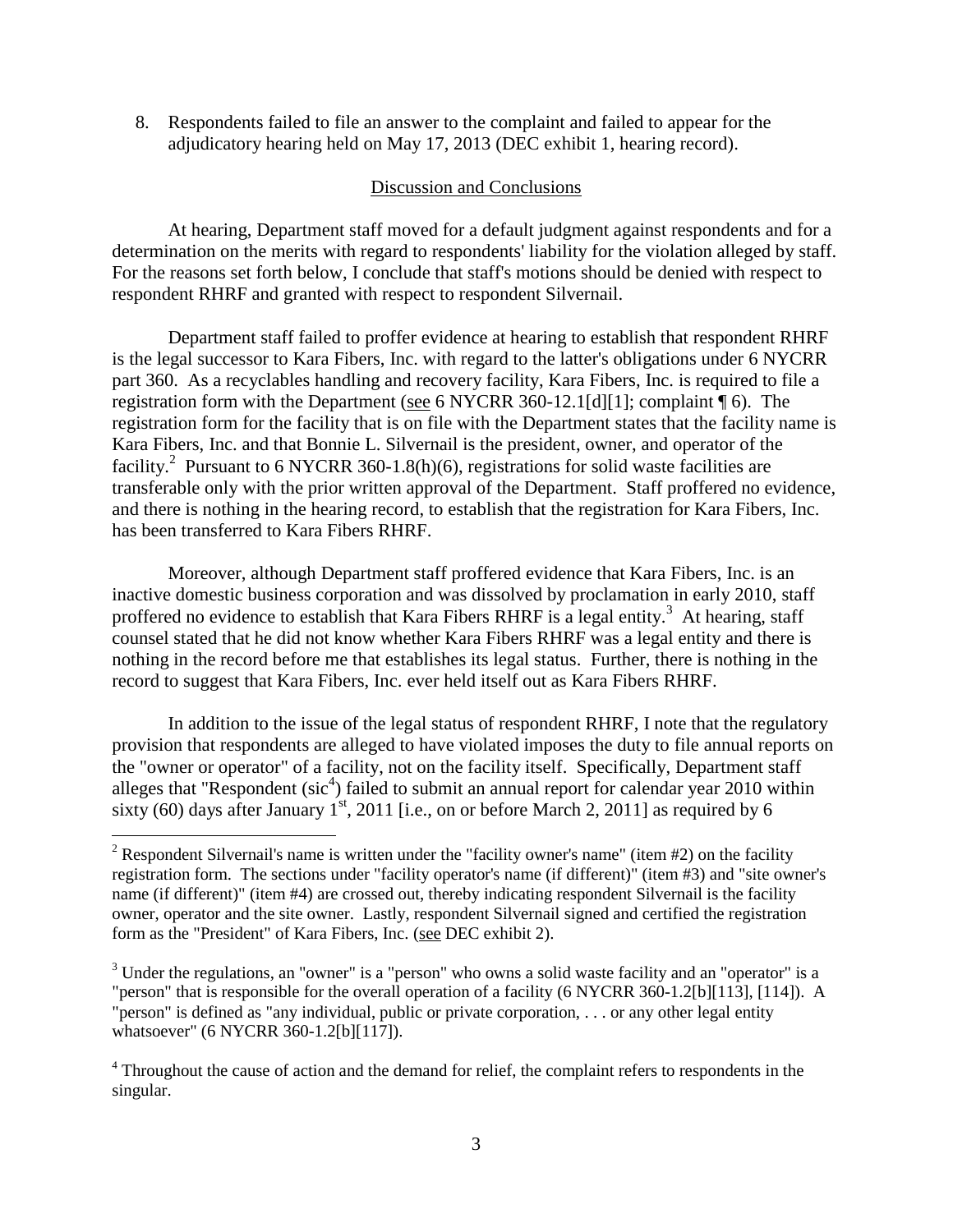NYCRR 360-12.2(d)" and that the Department "issued Respondent a Notice of Violation ('NOV') for failure to file [the report]<sup>15</sup> (Complaint  $\P\P$  16, 17). By its express terms, 6 NYCRR 360-12.2(d) imposes the obligation to file annual reports on "the facility owner or operator." Staff alleges that Bonnie L. Silvernail "owned and/or operated" the facility (complaint ¶ 4) and that is corroborated by the record (see finding of fact  $\P$  4). There is, however, no basis in the record to conclude that respondent RHRF is an owner or operator of the facility. I conclude that respondent Silvernail is, and respondent RHRF is not, a proper respondent in this matter.

The record shows that respondent Silvernail failed to file an answer to the complaint and failed to appear for the adjudicatory hearing held on May 17, 2013 (see findings of fact ¶¶ 7, 8). On May 20, 2013 Department staff provided OHMS with a proposed default order. Department staff has satisfied the requirements governing default procedures set forth at 6 NYCRR 622.15. Accordingly, I conclude that staff's motion for a default judgment should be granted as to respondent Silvernail and respondent Silvernail should be held liable for violating 6 NYCRR 360-12.2(d).

Moreover, the proof adduced at the hearing, conducted in respondents' absence, demonstrates by a preponderance of the evidence that respondent Silvernail violated 6 NYCRR 360-12.2(d). Department staff's proof presents a prima facie case demonstrating that respondent Silvernail failed to submit the 2010 annual report for the facility on or before March 2, 2011, or at any time since, in violation of 6 NYCRR 360-12.2(d) (see finding of fact ¶ 6). Respondent Silvernail made no proffer and did not appear at hearing. Accordingly, I conclude that staff's motion for a determination on the merits should be granted and respondent Silvernail should be held liable for violating 6 NYCRR 360-12.2(d).

By its complaint Department staff requests a \$5,000 penalty. At hearing, staff stated that the penalty is justified because solid waste facility annual reports are important to the regulatory scheme (testimony of David Mt. Pleasant; see also DEC exhibit 8 ¶ 8). The reports provide the Department with information on the extent of a facility's operations and that information is used by the Department to assess whether the State is meeting its objectives relative to waste recycling and recovery (id.). Staff further stated that the penalty request is consistent with the Department's Solid Waste Enforcement Policy (id.; see also DEC exhibit 7). Moreover, the penalty requested is a small fraction of the maximum penalty authorized by statute (see testimony of David Mt. Pleasant; DEC exhibit 6 [staff penalty calculation showing the statutory maximum penalty to be in excess of \$1,000,000]). In light of the duration of the violation, the importance of annual reports in the regulatory scheme, and the Department's solid waste enforcement policy, I conclude that the penalty proposed by staff is authorized and appropriate.

#### Recommendations

Based upon the foregoing, I recommend that the Commissioner issue an order:

 1. Denying Department staff's motion for a default judgment against respondent Kara Fibers RHRF;

 $\overline{a}$ 

<sup>&</sup>lt;sup>5</sup> The NOV was sent to "Robert Silvernail" at the facility address and, attached to the NOV, is a proposed order on consent, naming Bonnie L. Silvernail as the sole respondent (see DEC exhibit 5).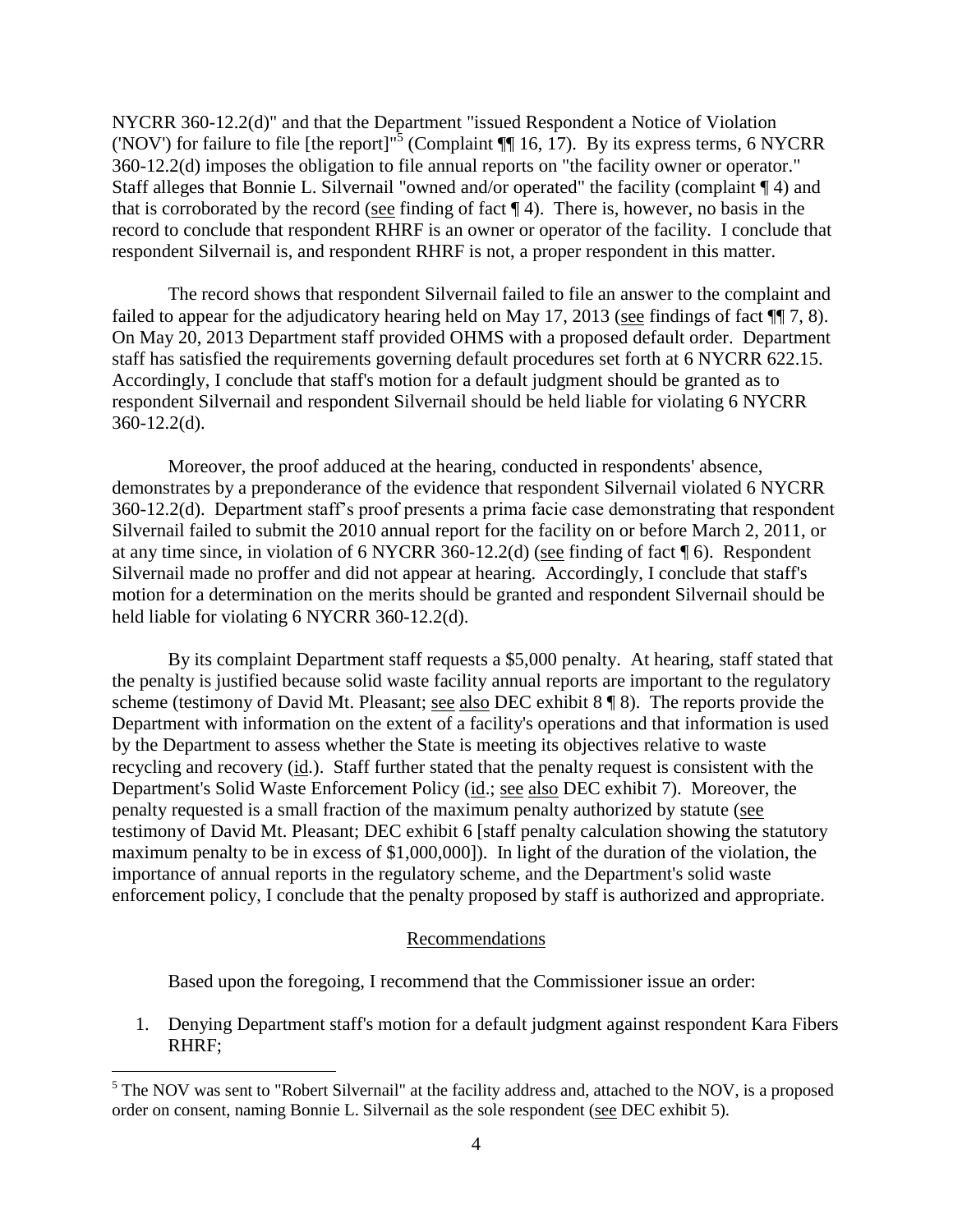- 2. Holding that Department staff failed to meet its burden of proof in relation to its charge that respondent Kara Fibers RHRF violated NYCRR 360-12.2(d);
- 3. Granting Department staff's motion for a default judgment against respondent Bonnie L. Silvernail and holding respondent Bonnie L. Silvernail in default pursuant to the provisions of 6 NYCRR 622.15;
- 4. Holding respondent Bonnie L. Silvernail liable for violating 6 NYCRR 360-12.2(d) for failing to submit an annual report for 2010 for the facility upon the proof adduced at the adjudicatory hearing;
- 5. Directing respondent Bonnie L. Silvernail to pay a civil penalty in the amount of \$5,000; and
- 6. Directing respondent Bonnie L. Silvernail to file the 2010 annual report for the facility.

/s/

Richard A. Sherman Administrative Law Judge

\_\_\_\_\_\_\_\_\_\_\_\_\_\_\_\_\_\_\_\_\_\_\_\_\_\_\_

Dated: Albany, New York June 12, 2013